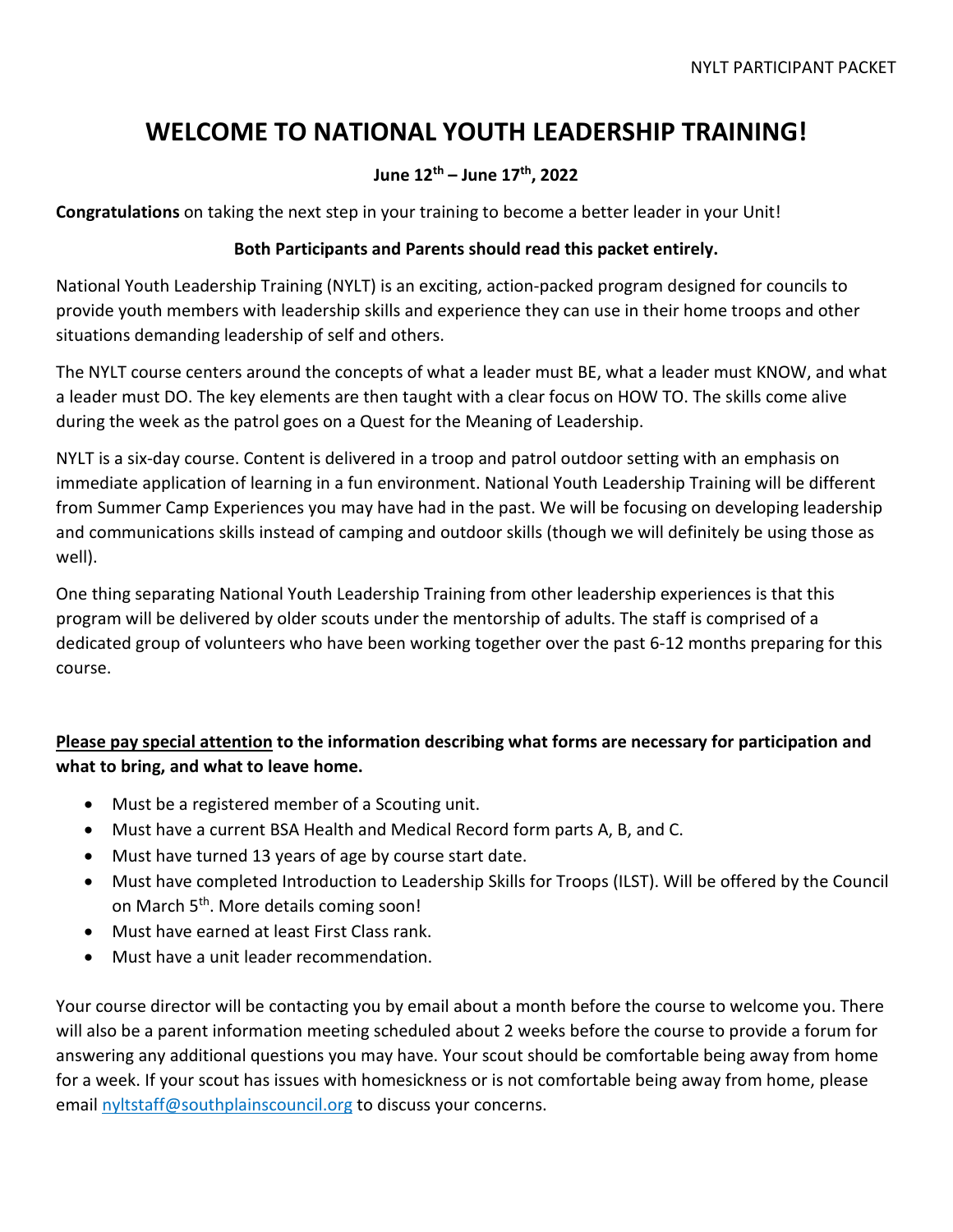This Page Intentionally Left Blank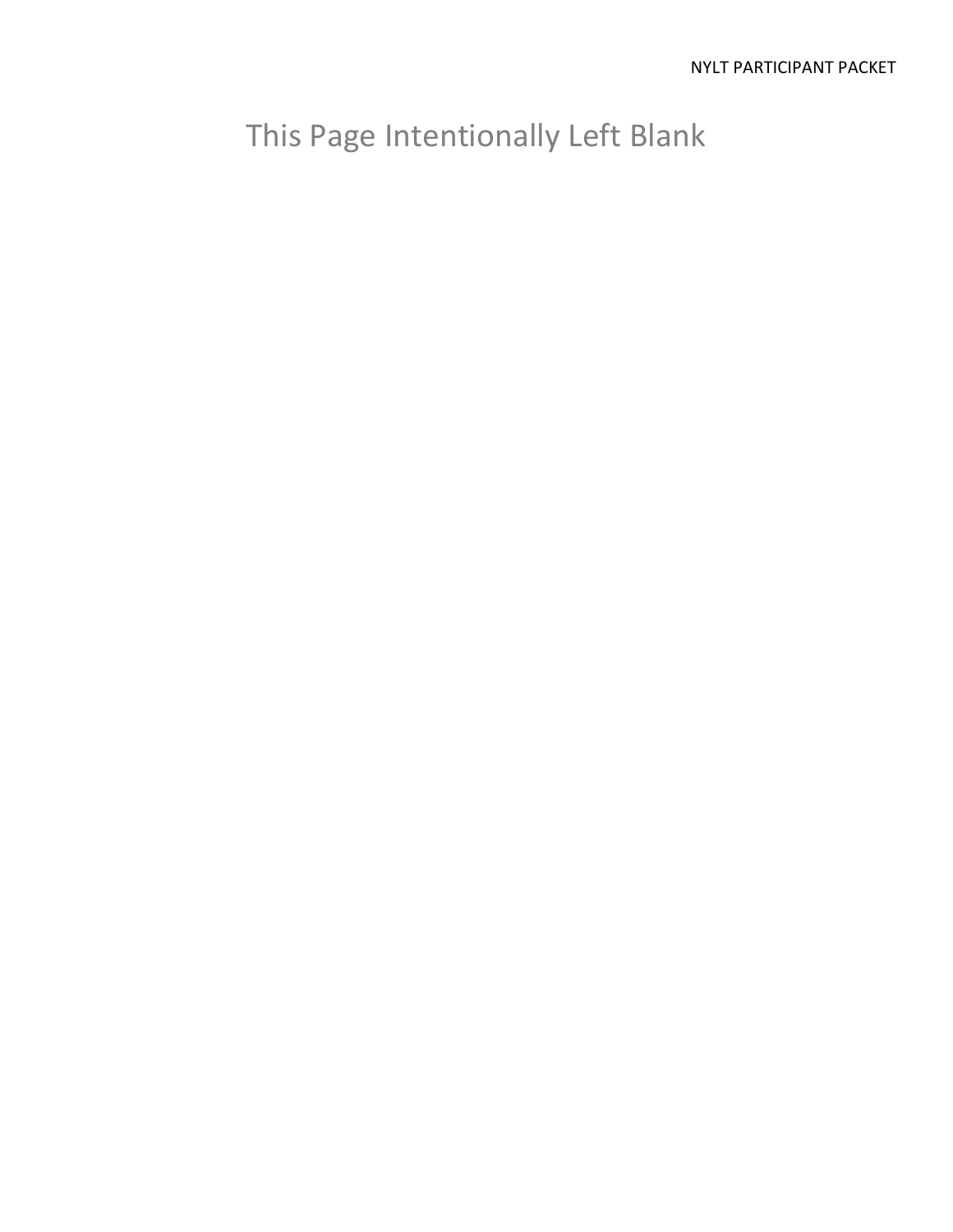# **FORMS CHECKLIST:**

This information packet contains the forms or link to the documents you will need to bring with you when you check in to your course. Please be sure that you complete all the forms, as it dramatically speeds up check-in.

◻ **Unit Leader Approval / Attendee Honor Statement.** Scouts attending National Youth Leadership training are required to obtain their Unit Leader's permission to attend. Please fill out that form (included in this packet) and return it to nyltstaff@southplainscouncil.org. You should retain the original and bring it with you to your course.

◻ **Medical Form**. National Youth Leadership Training requires participants to complete parts A, B, and C of the Annual Health and Medical Record. The Annual Health and Medical Record can be found here: [https://filestore.scouting.org/filestore/HealthSafety/pdf/680-001\\_ABC.pdf.](https://filestore.scouting.org/filestore/HealthSafety/pdf/680-001_ABC.pdf) Please note:

- This form requires a health care professional's signature
- Please be sure to include a photocopy of your insurance card front and back
- For our staff to provide non-prescription medication (e.g., Advil), you will need to check the appropriate box on Part B.
- If you require an immunization exemption, please download, and complete this form: <https://filestore.scouting.org/filestore/pdf/680-451.pdf>

◻ **Medication.** Prescription medications will need to be brought to Camp in their original containers with the Scout's name on the prescription. Non-prescription medication (e.g., over the counter allergy medication, vitamins) should have a label affixed with the Scout's name. All medication should be placed in a clear 'Ziploc' style bag with an index card clearly identifying when each medication should be administered. Please be certain to designate AM or PM. All medication will be delivered to the medic at check-in.

◻ **Dietary Needs.** If your Scout has special dietary (e.g., Halal, Kosher, Gluten, and Vegetarian) needs, please make sure you reflect those on their Medical Form. Please also reach out to nyltstaff@southplainscouncil.org as soon as you have registered and let us know the details. We have had great success in accommodating many special dietary needs but need to know this information as soon as possible. If we cannot accommodate your needs, we will discuss other alternatives.

◻ **COVID At-Risk Statement**. This form indicates that you acknowledge that there is a risk of contracting COVID associated with attending this event. We have policies and practices in place to minimize this risk, but the risk is still present.

◻ **COVID Screening Form.** This form will need to be completed by everyone traveling in the vehicle when dropping the Scout off. If anyone in the vehicle fails the screening or temperature check, the Scout will not be permitted to participate in the course.

◻ **Agreement to Transport.** This form indicates that if the staff determines that your Scout is unable to continue with the course that you will pick up your Scout within 8 hours.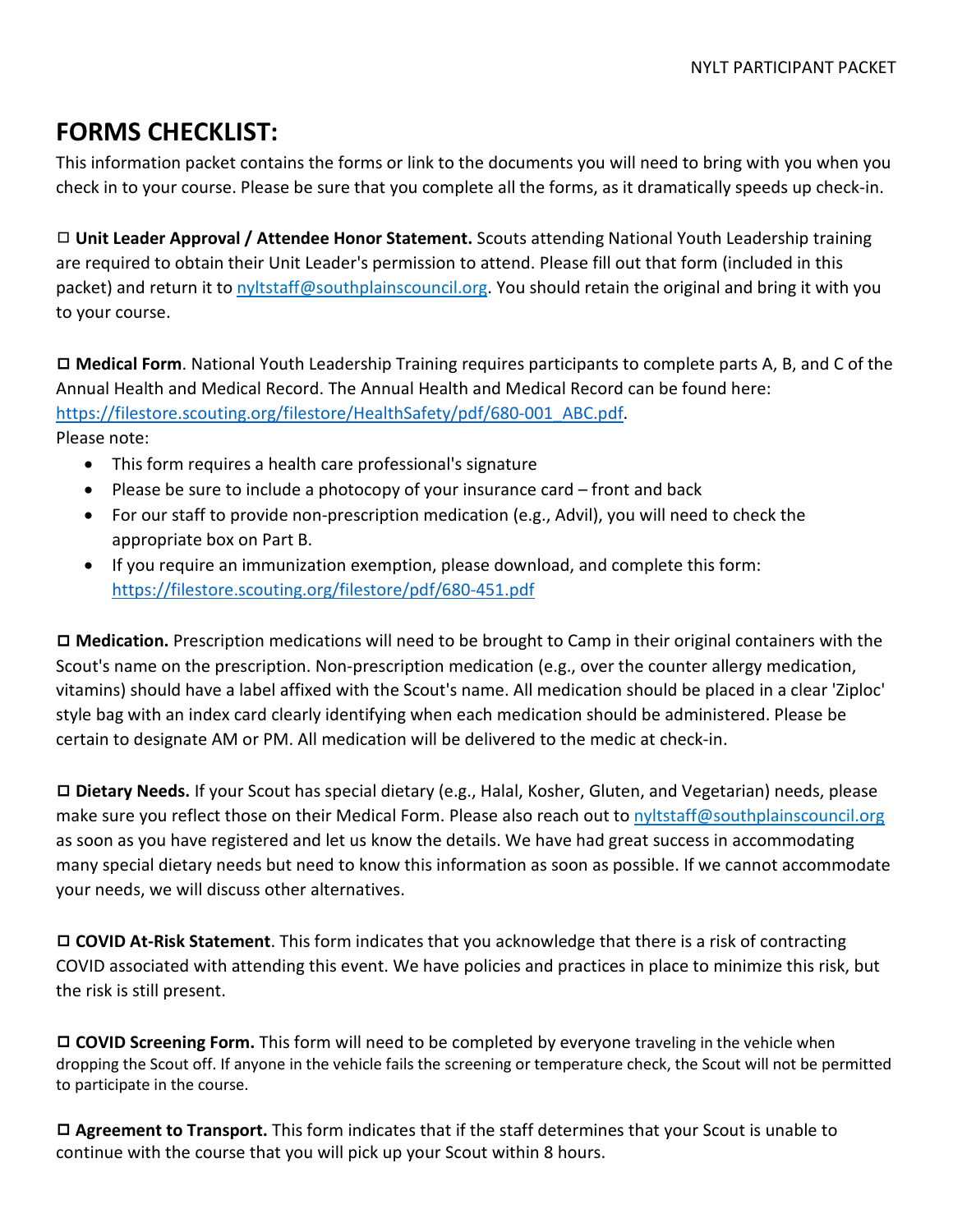## **UNIT LEADER APPROVAL / ATTENDEE HONOR STATEMENT**

Leadership development requires more than a single week of training experience. The reason for the Unit Leader Approval and Attendee Honor statement is to recognize that for the Unit to benefit from the skills taught at NYLT, they will need to be practiced within the Scout's home unit.

Please forward a copy of this form to nyltstaff@southplainscouncil.org with the Subject: Unit Leader Approval – Your Scout's Last, First Names.

You should retain the original and bring it with you to your course.

#### **Unit Leader Approval**

I give my approval for **the contract of the contract of the contract of the contract of the contract of the contract of the contract of the contract of the contract of the contract of the contract of the contract of the co** National Youth Leadership Training program hosted by South Plains Council. I certify that this Scout is at least 13 years of age prior to the course start date and has earned the First Class rank, and after the course, is expected to put their skills into action by taking on a leadership position in my Unit.

I believe them to be mature enough for this course to be effective.

\_\_\_\_\_\_\_\_\_\_\_\_\_\_\_\_\_\_\_\_\_\_\_\_\_\_\_\_\_\_\_\_\_\_\_\_\_\_\_\_\_\_\_\_\_\_\_\_\_\_\_\_\_\_\_\_\_\_\_\_\_\_\_\_\_\_\_\_\_\_\_\_\_\_\_\_\_\_\_\_\_\_\_\_ Unit Leader Name (Signature): Date \_\_\_\_\_\_\_\_\_\_\_\_\_\_\_\_\_\_\_\_\_\_\_\_\_\_\_\_\_\_\_\_\_\_\_\_\_\_\_\_\_\_\_\_\_\_\_\_\_\_\_\_\_\_\_\_\_\_\_\_\_\_\_\_\_\_\_\_\_\_\_\_\_\_\_\_\_\_\_\_\_\_\_\_ Unit Leader Name (Printed) Phone to best reach you: \_\_\_\_\_\_\_\_\_\_\_\_\_\_\_\_\_\_\_\_\_\_\_\_\_\_\_\_\_\_\_\_\_\_\_\_\_\_\_\_\_\_\_\_\_\_\_\_

Email: \_\_\_\_\_\_\_\_\_\_\_\_\_\_\_\_\_\_\_\_\_\_\_\_\_\_\_\_\_\_\_\_\_\_\_\_\_\_\_\_\_\_\_\_\_\_\_\_\_\_\_\_\_\_\_\_\_\_\_\_\_\_\_\_

#### **Attendee Honor Statement**

On my honor as a Scout / Venturer / Sea Scout, I promise that I will faithfully live according to the Scout Oath and Scout Law during the National Youth Leader Training Course. I will represent myself and my Unit with honor and do all I can to pass along my new knowledge and skills to my fellow Scouts.

I UNDERSTAND AND AGREE TO LIVE BY THE SOUTH PLAINS COUNCIL NYLT COURSE AND CAMP RULES.

\_\_\_\_\_\_\_\_\_\_\_\_\_\_\_\_\_\_\_\_\_\_\_\_\_\_\_\_\_\_\_\_\_\_\_\_\_\_\_\_\_\_\_\_\_\_\_\_\_\_\_\_\_\_\_\_\_\_\_\_\_\_\_\_\_\_\_\_\_\_\_\_\_\_\_\_\_\_\_\_\_\_\_\_

\_\_\_\_\_\_\_\_\_\_\_\_\_\_\_\_\_\_\_\_\_\_\_\_\_\_\_\_\_\_\_\_\_\_\_\_\_\_\_\_\_\_\_\_\_\_\_\_\_\_\_\_\_\_\_\_\_\_\_\_\_\_\_\_\_\_\_\_\_\_\_\_\_\_\_\_\_\_\_\_\_\_\_\_

| Participant Signature: | Date: |
|------------------------|-------|
|------------------------|-------|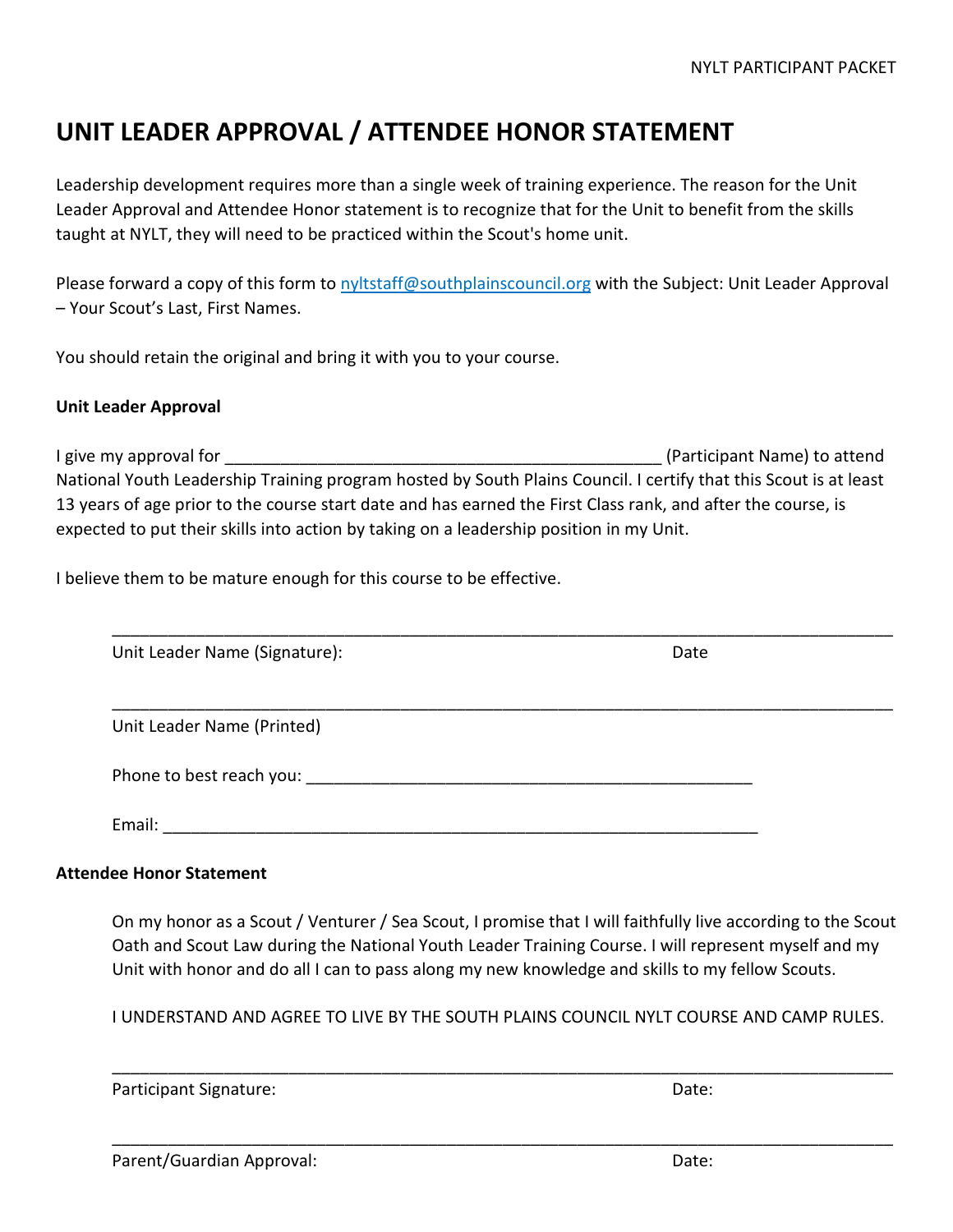# **WHAT TO BRING / WHAT TO LEAVE HOME**

The staff will do everything we can to make your week as comfortable as possible. We want all participants to have a wonderful experience. This is Texas, and that means that the weather can be varied and unpredictable. Participants need to come to the course ready for heat, cold, rain, extreme thunderstorms, etc. Tents should be able to withstand heavy rain.

#### **Uniforms:**

National Youth Leadership Training is a national level leadership program. **We will be in full uniform daily.**  This means your Scout will need scout pants/shorts with your button-down uniform shirt. **Jeans and athletic shorts are not permitted.** If you don't own uniform pants/shorts, please borrow them for the course. We will be providing each participant with an NYLT t-shirt and a hat.

#### **Tent:**

Each participant is required to bring a tent with them. While you may be attending NYLT with other scouts from your troop, you should plan on tenting alone because you will be tenting with your NYLT patrol. Ideally, this tent will be small/light enough the Scout can carry it on their own. If you don't own a tent, please borrow one for the course.

#### **Backpack (no trunks or duffle bags):**

Each participant should be able to carry all their gear with them. For this reason, we encourage scouts to pack in a backpacking style backpack. We strongly discourage the use of duffle bags and trunks. If you don't own a backpack, please borrow one for the course.

#### **What to Leave At Home:**

NYLT is not an outdoor skills course, so many of the items that would typically find their way to Camp are unnecessary. We have found that others are a distraction. Here is our list of what you need to leave at home.

- Gaming devices or other electronics except for your watch and/or Cell Phone (If the Scout needs to talk to a parent, the course adults will have phones). Watches **should not** require charging.
- Large sheath knives, hatchets, axes **(Pocket Knives ARE permitted)**
- Fireworks or any flame producing material (we will give you what you need)
- Hiking poles or staves
- Food or drinks unless arranged with kitchen manager for special dietary needs
- Weapons of any kind
- Tobacco, drugs, alcohol
- Rubik's cubes / other fidget toys / devices

Be prepared for a pack shakedown during check-in. Any contraband items found during check-in will be given to your parents before they leave. Any items found in your possession after check-in will be grounds to be sent home.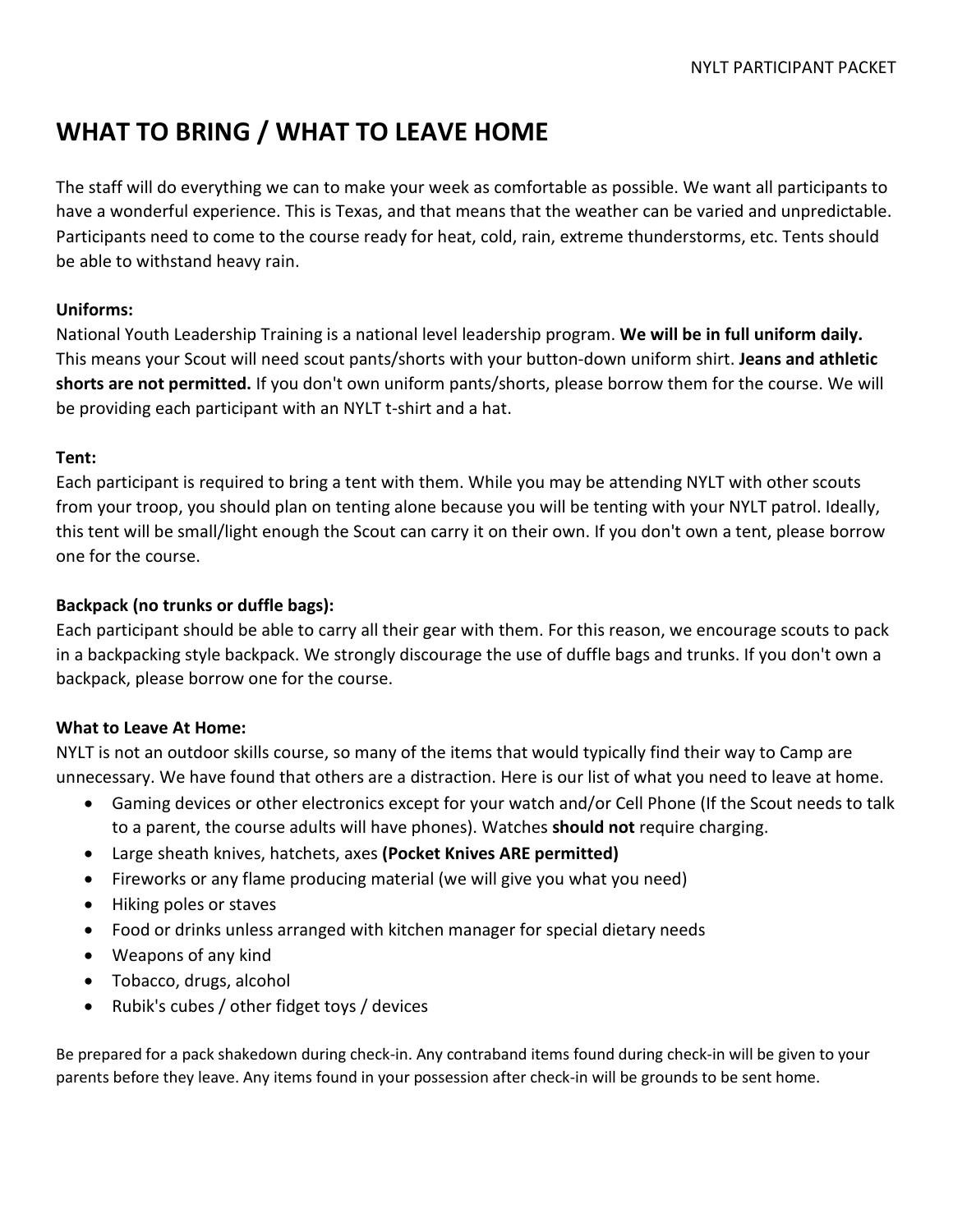# **PERSONAL EQUIPMENT CHECKLIST**

Only the official Boy Scouts of America field uniform and accessories are acceptable. This includes Venturing, Ship, and Explorer field uniforms. The field uniform will be worn throughout the week as directed by course staff (jeans and athletic style shorts are not permitted). Everyone should arrive in official uniform upon arrival to Camp (see first four items on the required list). All badges and insignia must be properly placed on the field uniform.

Be prepared for an overnight hike as well. At least one pair of shoes must be suitable for hiking. Place your name on all clothing and personal items. Any items that you do not own, please borrow.

#### **REQUIRED**

- $\Box$  Hiking Backpack (with hip belt)
- ◻ Backpacking Tent / Stakes
- ◻ Waterproof ground cloth
- ◻ BSA Field Uniform shirt
- ◻ BSA Field Uniform pants or shorts
- $\Box$  BSA uniform socks (3 pair minimum)
- ◻ BSA belt and buckle
- $\Box$  BSA or plain t-shirts (2 minimum)
- ◻ Hiking boots (waterproof)
- $\Box$  Athletic shoes for daytime field activities
- $\Box$  Underwear (4 minimum)
- ◻ Rain suit or rain poncho
- ◻ Sleepwear
- $\Box$  Sleeping pad / Small pillow
- ◻ Toothbrush & toothpaste
- $\Box$  Hand soap / body wash / shampoo
- ◻ Towel / washcloth / shower shoes
- ◻ Comb or brush

### **REQUIRED – Cont.**

◻ Nalgene style Water bottle or similar (1 liter, not disposable) ◻ Small flashlight & spare batteries ◻ Pen and/or pencils ◻ Watch (simple, not one that requires recharging) ◻ Personal Mess Kit w Silverware  $\Box$  Sleeping bag or light weight blanket ◻ Swimsuit & towel ◻ Clothesline & clothespins ◻ Insect repellent (non-aerosol) **Optional (but recommended)** ◻ Sunscreen & lip balm ◻ Sunglasses ◻ Camp stool or chair ◻ Personal first aid kit ◻ Religious material (e.g., Bible, Quran) ◻ Pocket Knife

**Medication.** Prescription medications will need to be brought to Camp in their original containers with the Scout's name on the prescription. Non-prescription medication (e.g., over the counter allergy medication, vitamins) should have a label affixed with the Scout's name. All medication should be placed in a clear 'Ziploc' style bag with an index card identifying when each medication should be administered. Please be certain to designate AM or PM. All medication will be delivered to the medic at check-in.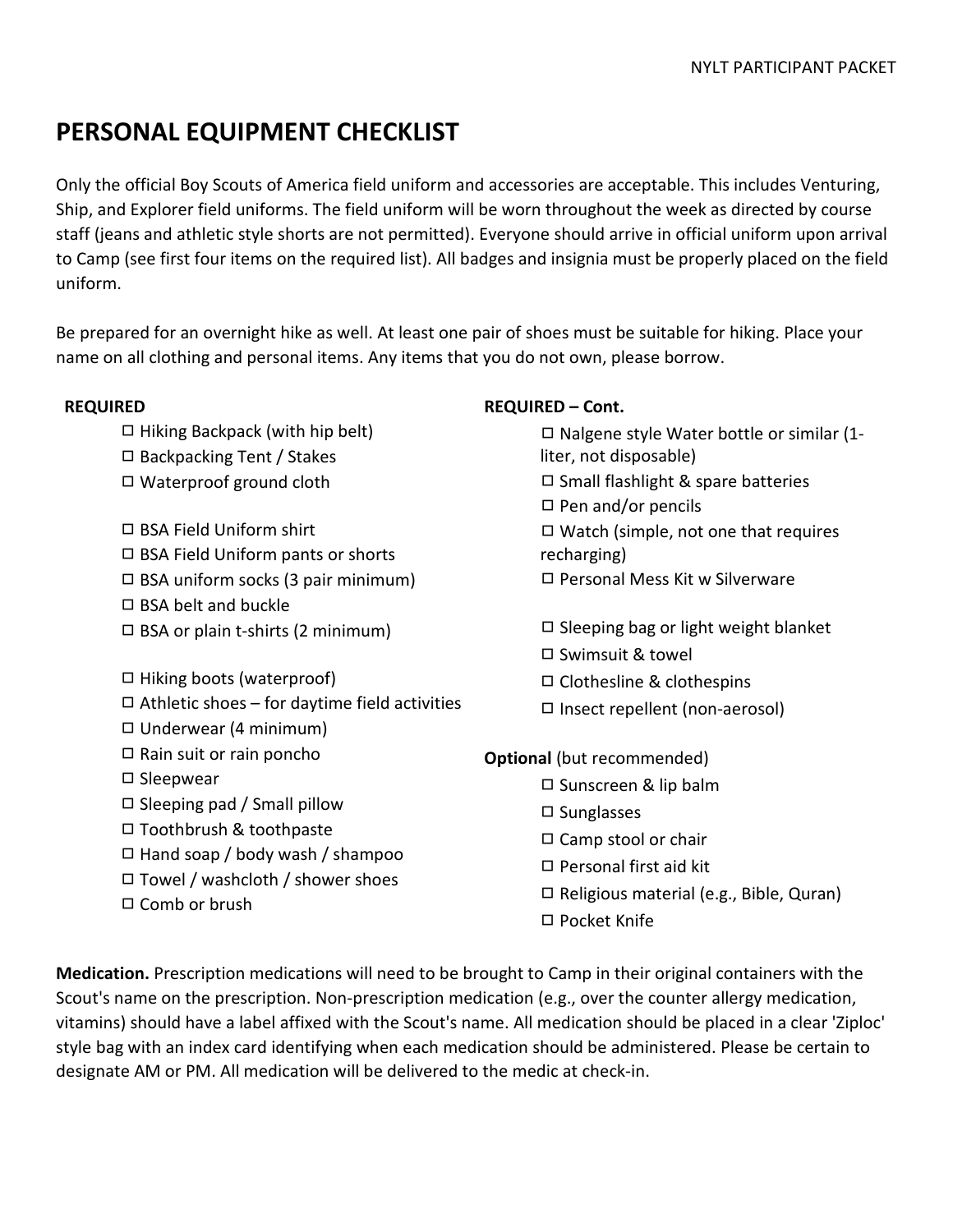## **NYLT COURSE RULES**

The Scout Oath and Scout Law provide the general rules for expected behavior by all NYLT staff and participants.

- ALWAYS practice and exhibit the Scout Oath.
- Proper uniforming will be observed at all times by staff and participants. This includes BSA licensed pants/shorts and socks. Even though Venturing and Sea Scouts allow jeans, BSA pants will be required for the course.
- Each participant MUST complete the full week to graduate. No exceptions.

Some items we probably shouldn't have to call out specifically, but we will:

- No drugs, alcohol, smoking, vaping, or chewing tobacco.
- No defecating in the woods. Please do this in toilets only (yes, we have to say so).
- No fireworks.
- No sheath knives or axes.
- No throwing knives or shovels.
- No cutting on live trees. (Practice Leave No Trace at all times)
- No swimming in the lake.
- No electronic devices, including cell phones and radios.
- No lighters or matches.
- No sandals or open toed shoes. Shower shoes ONLY USED WHEN IN THE SHOWER!
- No barefoot walking in Camp.
- No food in tents or campsites. Dispose of food in trash receptacles. Do not put trash down the lavatories.
- No travel outside of campsite or program areas without a buddy or buddies per YPT Rules.

### **NYLT Payment Schedule**

- A \$50 deposit and pages 3 & 4 of this packet are required to hold your spot on the course.
- The full course fee is \$300 if paid **after** December 1, 2021, even with a deposit.
- An early-bird fee of \$250 is available if paid **in-full** by December 1, 2021.